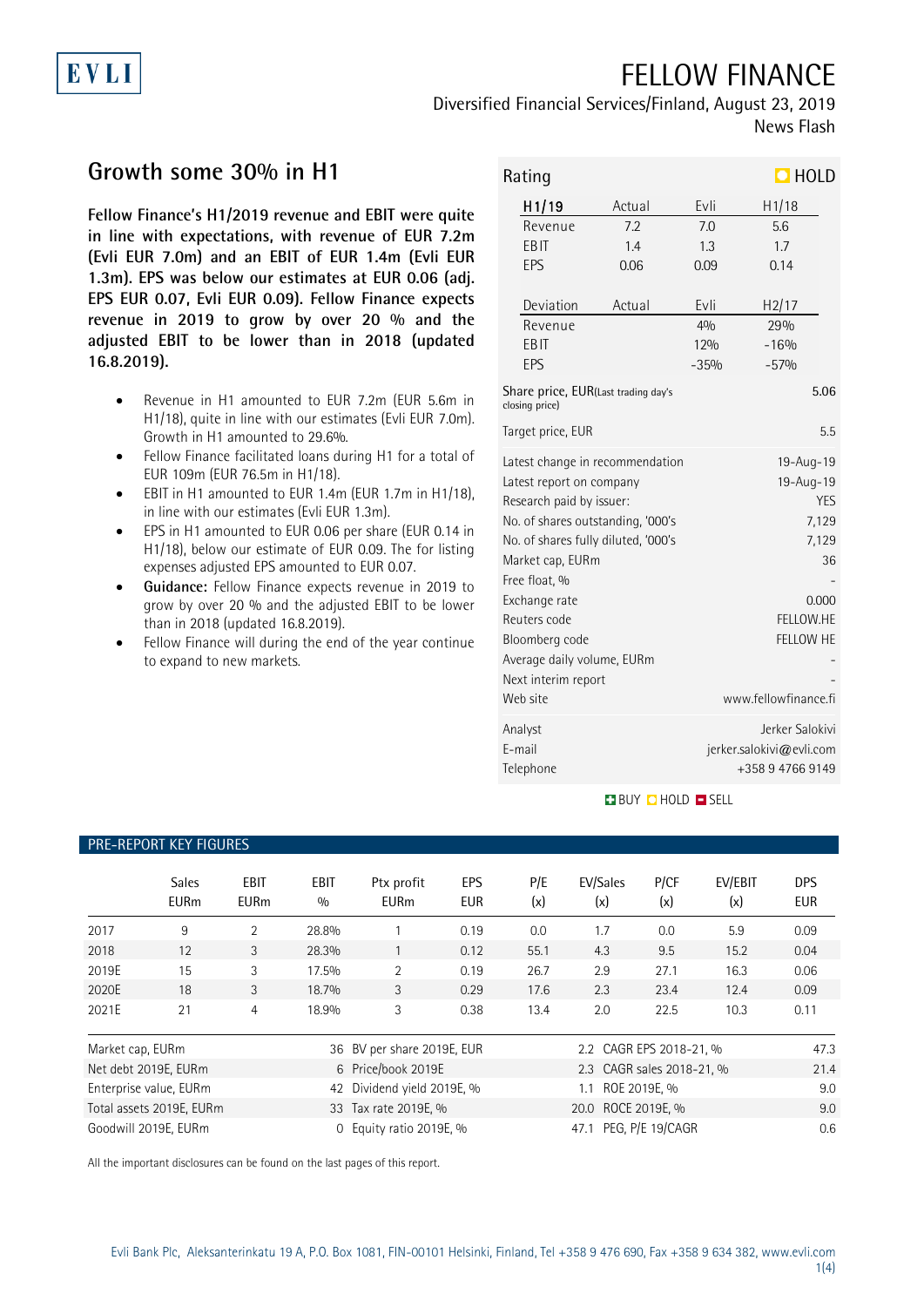#### Important Disclosures

Evli Research Partners Plc ("ERP") uses 12-month target prices. Target prices are defined by utilizing analytical techniques based on financial theory including (but not limited to) discounted cash flow analysis and comparative valuation. The selection of valuation methods depends on different circumstances. Target prices may be altered on the basis of new information coming to light in the underlying company or changes in interest rates, changes in foreign exchange rates, other securities prices or market indices or outlook for the aforementioned factors or other factors that may change the conditions of financial markets. Recommendations and changes by analysts are available at https://research.evli.com/JasperAllModels.action?authParam=key;461&tauthParam=x;G3rNagWrtf7K&tauthType=3 Investment recommendations are defined as follows: Target price compared to share price Recommendation<br>  $\leq$  -10 % < -10 % SELL  $-10 - (+10) \%$  HOL<br>  $> 10 \%$  RIJY  $> 10 \frac{0}{0}$ ERP's investment recommendation of the analyzed company is updated at least 2 timer per year. 60% 53% 50% 39% 40% 30% 20% 8% 10% 0% Sell Hold Buy

The graph above shows the distribution of ERP's recommendations of companies under coverage in 1st of February 2019. If recommendation is not given, it is not mentioned here.

#### Name(s) of the analyst(s): Salokivi

This research report has been prepared by Evli Research Partners Plc ("ERP" or "Evli Research"). ERP is a subsidiary of Evli Bank Plc. Production of the investment recommendation has been concluded on 19.8.2019, 7:30. This report has been published on 23.8.2019, 9:00.

None of the analysts contributing to this report, persons under their guardianship or corporations under their control have a position in the shares of the company or related securities.

The date and time for any price of financial instruments mentioned in the recommendation refer to the previous trading day's closing price(s) unless otherwise stated in the report.

Each analyst responsible for the content of this report assures that the expressed views accurately reflect the personal views of each analyst on the covered companies and securities. Each analyst assures that (s)he has not been, nor are or will be, receiving direct or indirect compensation related to the specific recommendations or views contained in this report.

Companies in the Evli Group, affiliates or staff of companies in the Evli Group, may perform services for, solicit business from, hold long or short positions in, or otherwise be interested in the investments (including derivatives) of any company mentioned in the publication or report.

Evli Corporate Finance has managed or co-managed a public offering of the company's securities during the last 12 months prior to, received compensation for investment banking services from the company during the last 12 months prior to the publication of the research report.

ERP may pursue an assignment from the issuer(s) of the financial instruments mentioned in the recommendation or this report. These assignments may have a limited economic or financial impact on ERP and/or Evli. Under such assignments ERP may perform services including, but not limited to, arranging investor meetings or –events, investor relations communication advisory and production of research material.

ERP has signed an agreement with the issuer of the financial instruments mentioned in the recommendation, which includes production of research reports. This assignment has a limited economic and financial impact on ERP and/or Evli. Under the assignment ERP performs services including, but not limited to, arranging investor meetings or –events, investor relations communication advisory and production of research material.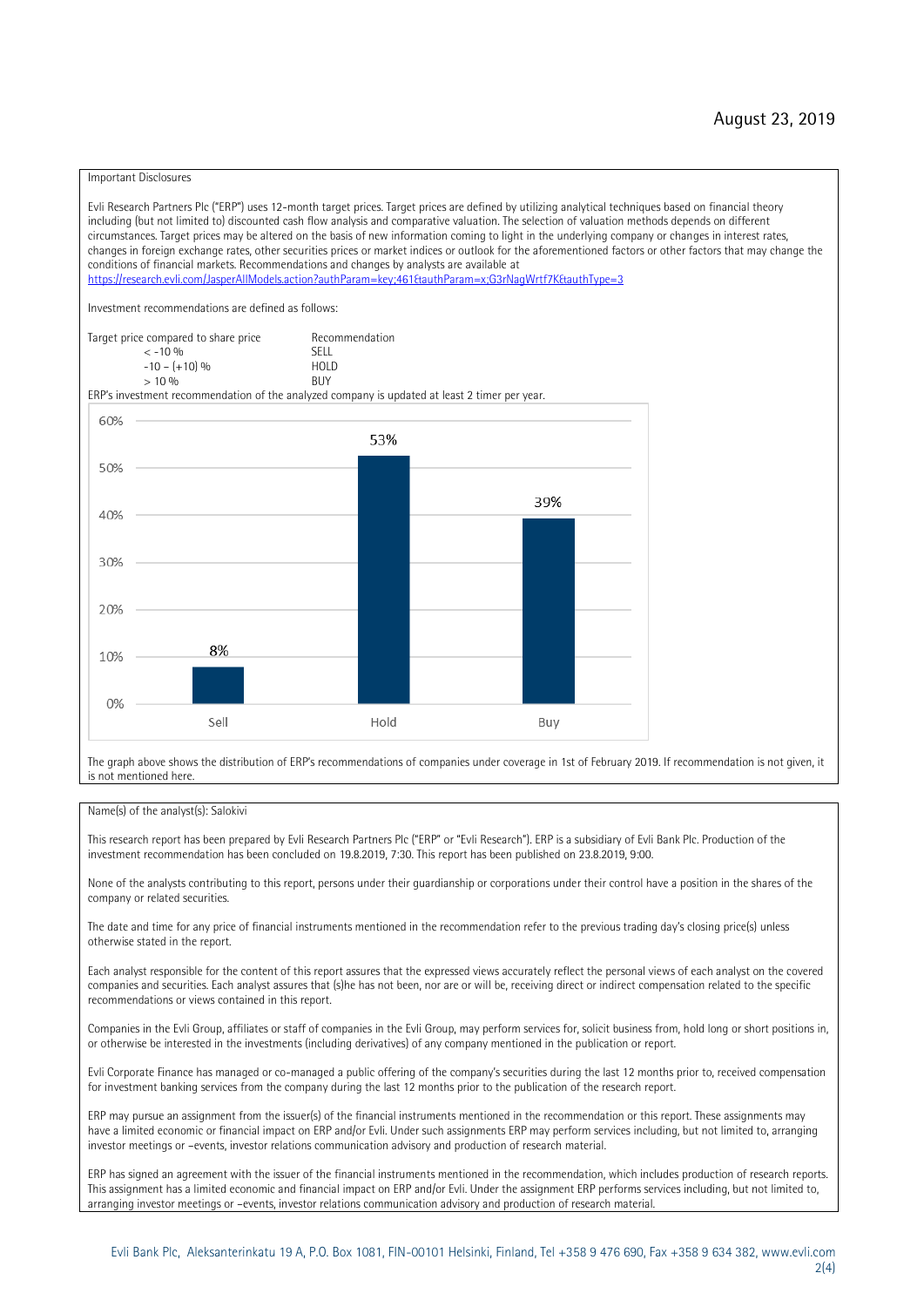ERP or another company within the Evli Group does not have an agreement with the company to perform market making services.

For the prevention and avoidance of conflicts of interests with respect to this report, there is an information barrier (Chinese wall) between Investment Research and Corporate Finance units concerning unpublished investment banking services to the company. The remuneration of the analyst(s) is not tied directly or indirectly to investment banking transactions performed by Evli Bank Plc or any company within Evli Group.

This report has not been disclosed to the company prior to its dissemination.

This report is provided and intended for informational purposes only and may not be used or considered under any circumstances as an offer to sell or buy any securities or as advice to trade any securities.

This report is based on sources ERP considers to be correct and reliable. The sources include information providers Reuters and Bloomberg, stock-exchange releases from the companies and other company news, Statistics Finland and articles in newspapers and magazines. However, ERP does not guarantee the materialization, correctness, accuracy or completeness of the information, opinions, estimates or forecasts expressed or implied in the report. In addition, circumstantial changes may have an influence on opinions and estimates presented in this report. The opinions and estimates presented are valid at the moment of their publication and they can be changed without a separate announcement. Neither ERP nor any company within the Evli Group are responsible for amending, correcting or updating any information, opinions or estimates contained in this report. Neither ERP nor any company within the Evli Group will compensate any direct or consequential loss caused by or derived from the use of the information represented in this publication.

All information published in this report is for the original recipient's private and internal use only. ERP reserves all rights to the report. No part of this publication may be reproduced or transmitted in any form or by any means, electronic, mechanical, photocopying, recording or otherwise, or stored in any retrieval system of any nature, without the written permission of ERP.

This report or its copy may not be published or distributed in Australia, Canada, Hong Kong, Japan, New Zealand, Singapore or South Africa. The publication or distribution of this report in certain other jurisdictions may also be restricted by law. Persons into whose possession this report comes are required to inform themselves about and to observe any such restrictions.

Evli Bank Plc is not registered as a broker-dealer with the U. S. Securities and Exchange Commission ("SEC"), and it and its analysts are not subject to SEC rules on securities analysts' certification as to the currency of their views reflected in the research report. Evli Bank is not a member of the Financial Industry Regulatory Authority ("FINRA"). It and its securities analysts are not subject to FINRA's rules on Communications with the Public and Research Analysts and Research Reports and the attendant requirements for fairness, balance and disclosure of potential conflicts of interest. This research report is only being offered in U.S. by Auerbach Grayson & Company, LLC (Auerbach Grayson) to Major U.S. Institutional Investors and is not available to, and should not be used by, any U.S. person or entity that is not a Major U.S. Institutional Investor. Auerbach Grayson is a broker-dealer registered with the U.S. Securities and Exchange Commission and is a member of the FINRA. U.S. entities seeking more information about any of the issuers or securities discussed in this report should contact Auerbach Grayson. The securities of non-U.S. issuers may not be registered with or subject to SEC reporting and other requirements.

ERP is not a supervised entity but its parent company Evli Bank Plc is supervised by the Finnish Financial Supervision Authority.